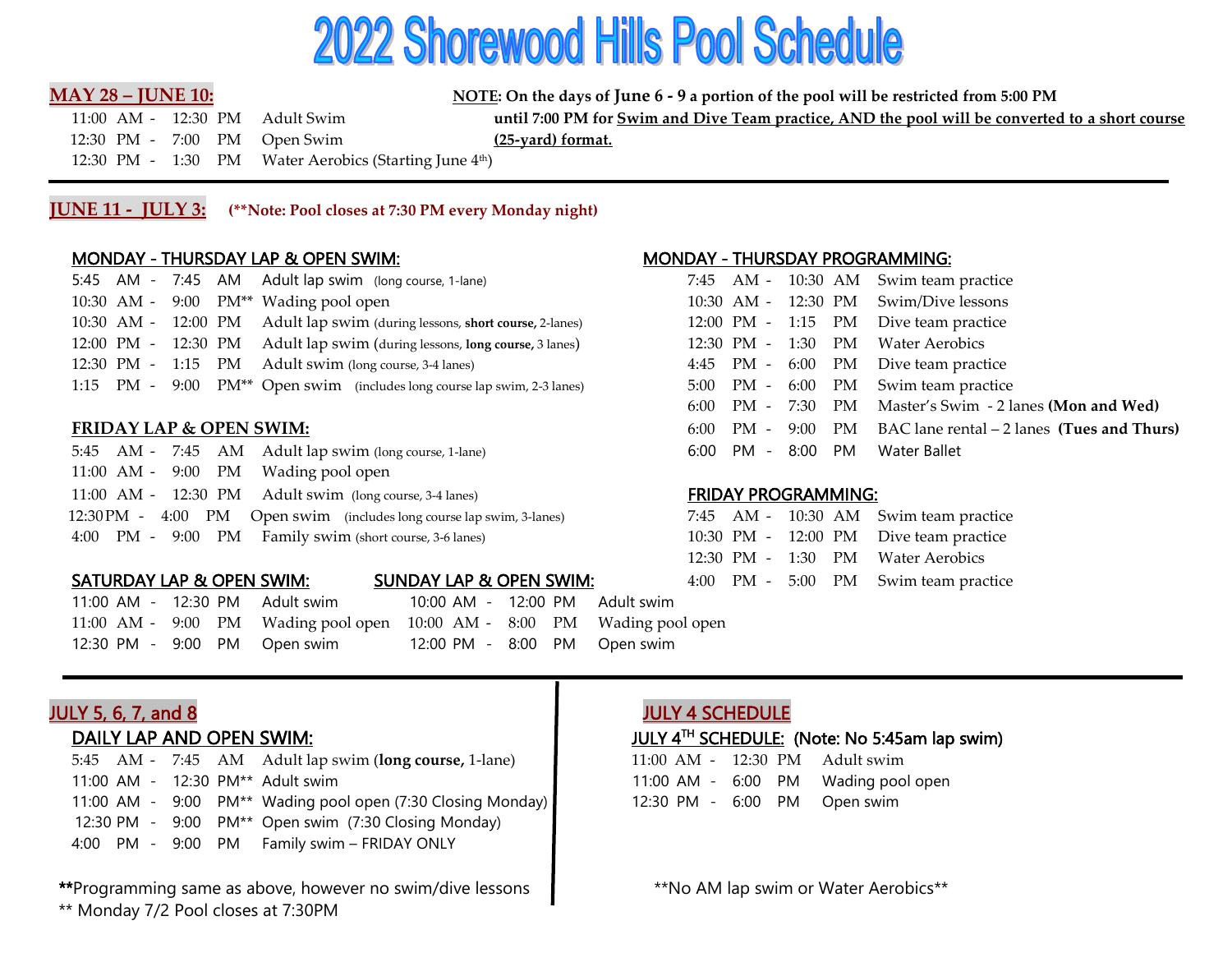# **2022 Shorewood Hills Pool Schedule**

## **JULY 9 - JULY 24 (\*\*Note: Pool closes at 7:30 PM every Monday night)**

| <b>MONDAY - FRIDAY LAP &amp; OPEN SWIM:</b>                                          | <b>MONDAY - FRIDAY PROGRAMMING:</b>                                    |
|--------------------------------------------------------------------------------------|------------------------------------------------------------------------|
| 5:45 AM - 7:45 AM Adult lap swim (long course, 1-lane)                               | 7:45 AM - 10:30 AM Swim team practice                                  |
| 10:30 AM - 9:00 PM** Wading pool open                                                | 10:30 AM - 12:30 PM<br>Swim/Dive lessons                               |
| Adult lap swim (during lessons, short course, 2-lanes)<br>10:30 AM - 12:00 PM        | Dive team practice<br>12:00 PM - 1:15 PM                               |
| 12:00 PM - 12:30 PM Adult lap swim (during lessons, long course, 3 lanes)            | 12:30 PM - 1:30 PM<br>Water Aerobics                                   |
| 12:30 PM - 1:15 PM<br>Adult swim (long course, 3-4 lanes)                            | Dive team practice<br>PM<br>$4:45$ PM - $6:00$                         |
| 1:15 PM - 9:00 PM <sup>**</sup> Open swim (includes long course lap swim, 2-3 lanes) | Swim team practice (4:00 - 5:00 Fridays)<br>5:00 PM - 6:00 PM          |
|                                                                                      | Master's Swim - 2 lanes (Mon and Wed)<br>$6:00$ PM - 7:30 PM           |
| <b>FRIDAY ONLY:</b>                                                                  | BAC lane rental $-2$ lanes (Tues and Thurs)<br>PM<br>PM - 9:00<br>6:00 |
| Family swim (short course, 3-6 lanes)<br>$4:00$ PM - $9:00$<br>PM                    | 8:00<br>Water Ballet<br>PM.<br>PM -<br>6:00                            |
| • Pool is in a short-course configuration                                            |                                                                        |
|                                                                                      |                                                                        |

## SATURDAY LAP & OPEN SWIM: SUNDAY LAP & OPEN SWIM:

| 11:00 AM - 12:30 PM Adult swim |  | 10:00 AM - 12:00 PM Adult swim |  |                                                                         |
|--------------------------------|--|--------------------------------|--|-------------------------------------------------------------------------|
|                                |  |                                |  | 11:00 AM - 9:00 PM Wading pool open 10:00 AM - 8:00 PM Wading pool open |
| 12:30 PM - 9:00 PM Open swim   |  |                                |  | 12:00 PM - 8:00 PM Open swim                                            |

# JULY 25 ¦ JULY 29: **(\*\*Note: Pool closes at 7:30 PM every Monday night)**

### DAILY LAP AND OPEN SWIM: WEDNESDAY ONLY:

5:45 AM - 7:45 AM Adult lap swim (M-W, long course, 1-lane) 4:00 PM - 9:00 PM Family swim (short course, 3-6 lanes) 11:00 AM - 12:30 PM Adult swim v Pool is in a short-course configuration 11:00 AM - 9:00 PM\*\* Wading pool open 12:30 PM - 9:00 PM<sup>\*\*</sup> Open swim extended the state of the state of PROGRAMMING: As above, without lessons.

- 
- 

| JULY 30 – AUGUST 31:                                 | (**Note: Pool closes at 7:30 PM every Monday night)                  | <b>SEPTEMBER 1 (Closing Day):</b>        |
|------------------------------------------------------|----------------------------------------------------------------------|------------------------------------------|
| DAILY LAP AND OPEN SWIM:                             | <b>FRIDAY ONLY:</b>                                                  | <b>THURSDAY:</b>                         |
| $10:00$ AM -<br>12:00 PM<br>Adult swim               | 4:00 PM-8:00 PM Family swim (short course, 3-6 lanes)                | AM - 12:00 PM<br>9:00<br>Adult swim      |
| $10:00$ AM -                                         | 8:00 PM** Wading pool open . Pool is in a short-course configuration | AM - 5:30 PM<br>Wading pool open<br>9:00 |
| 8:00 PM <sup>**</sup> Open swim<br>12:00 PM -        |                                                                      | 12:00 PM - 5:30<br>Open swim<br>PM       |
|                                                      |                                                                      |                                          |
| <b>PROGRAMMING:</b>                                  |                                                                      |                                          |
| AM -<br>8:30 AM<br>Adult lap swim<br>6:30            | $(M-W-F)$                                                            |                                          |
| <b>Water Aerobics</b><br>$12:30$ PM $-$<br>$1:30$ PM | (Monday through Friday)                                              |                                          |
| $6:00$ PM - 7:30 PM                                  | Master's Swimming (Monday and Wednesday)                             |                                          |
|                                                      |                                                                      |                                          |